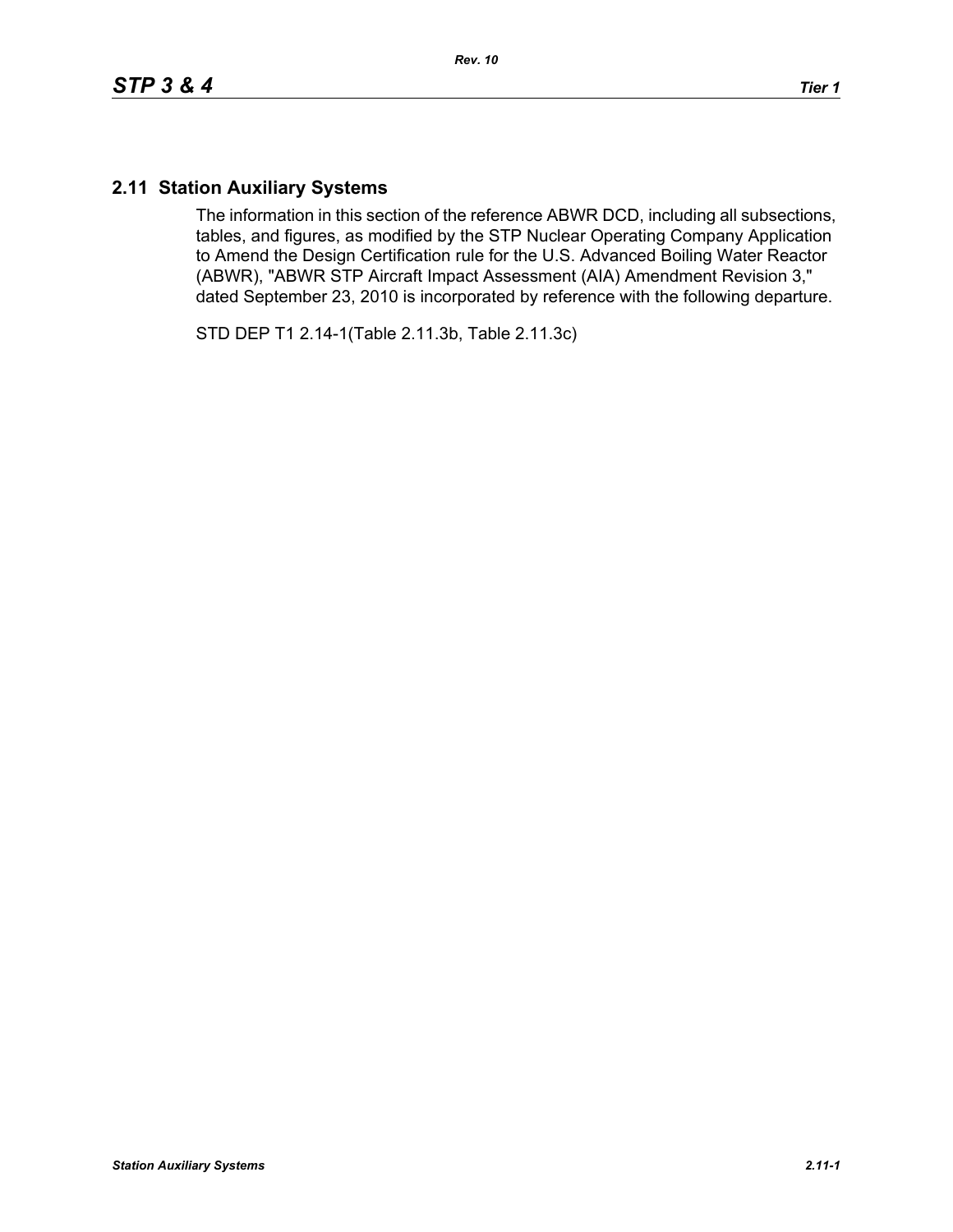| <b>Operating Mode/Components*</b>            | <b>Normal</b><br>Operating<br><b>Conditions</b> | <b>Shutdown</b> | Hot<br><b>Standby</b><br>(loss of<br><b>AC</b><br>Power) | <b>Emergency</b><br>(LOCA) |
|----------------------------------------------|-------------------------------------------------|-----------------|----------------------------------------------------------|----------------------------|
| <b>RCW/RSW Heat Exchangers In</b><br>Service | $\overline{2}$                                  | 3               | 3                                                        | 3                          |
| <i>SAFETY-RELATED</i>                        |                                                 |                 |                                                          |                            |
| <b>Emergency Diesel Generator B</b>          |                                                 |                 |                                                          | ŧ                          |
| <b>RHR Heat Exchanger B</b>                  |                                                 |                 | ∓                                                        | ŧ                          |
| Others (safe-related) f                      | ŧ                                               |                 |                                                          | ŧ                          |
| <b>NON-SAFETY RELATED</b>                    |                                                 |                 |                                                          |                            |
| <b>RWCU Heat Exchanger</b>                   | ŧ                                               |                 |                                                          |                            |
| FPC Heat Exchanger B**                       | ŧ                                               |                 |                                                          | ŧ                          |
| <b>Inside Drywell</b>                        |                                                 |                 |                                                          |                            |
| Others (non-safety-related)                  |                                                 |                 |                                                          |                            |

## **Table 2.11.3b Reactor Building Cooling Water Cooling Loads Division B**

*\* Some of these cooling loads are serviced by only one or two RCW divisions. These components may be reassigned to other RCW divisions if redundancy and divisional alignment of supported and supporting systems is maintained and the design basis cooling capacity of the RCW divisions is assured.*

† *Equipment does not receive RCW in this mode.*

‡ *Equipment receives RCW in this mode.*

*ƒ HECW refrigerators, room coolers (RHR, HPCF, SGTS, FCS, CAMS), RHR and HPCF motor bearing and seal coolers, and CAMS cooler.*

*\*\** Includes FPC room cooler.